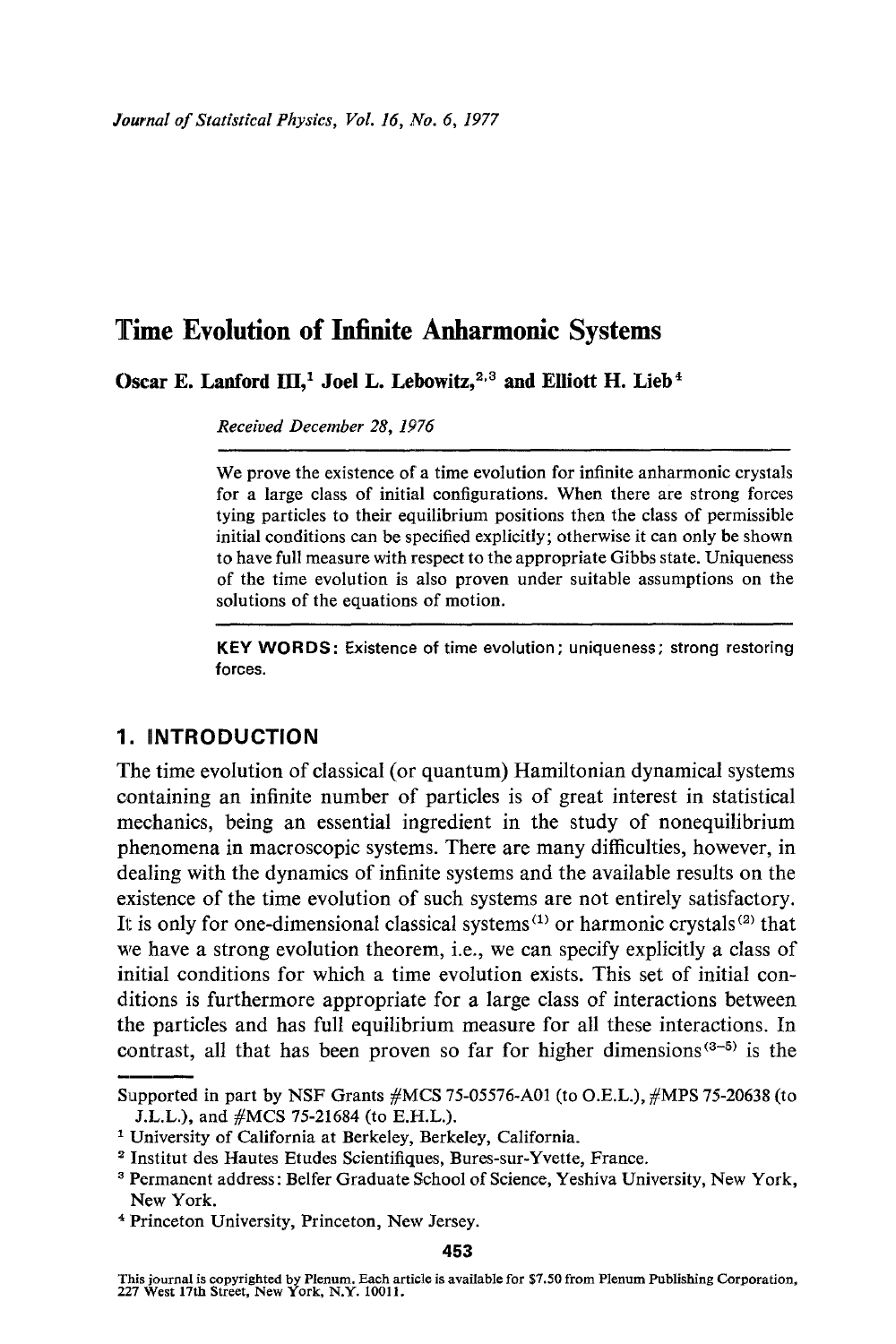existence of a time evolution for a given interaction on some unspecified set of initial configurations which has full measure with respect to the equilibrium state for that interaction. It is the purpose of this paper to prove the existence of a strong time evolution for a certain class (where condition  $A_3$  of Section 2 holds) of anharmonic crystals<sup> $(6)$ </sup> in arbitrary dimensions and a weaker time evolution for very general anharmonic systems (Section 4).

# **2. EXISTENCE OF TIME EVOLUTION**

The setting is the lattice  $\mathbb{Z}^{\nu}$ . At each point  $i \in \mathbb{Z}^{\nu}$  we have an oscillator with coordinate  $q_i \in \mathbb{R}$  and momentum  $p_i \in \mathbb{R}$ . Really, we should take  $q_i$  and  $p_i$  in  $\mathbb{R}^k$  for some k; with  $k = \nu$  this would represent, physically, the fact that each point of  $\mathbb{Z}^{\nu}$  is the equilibrium position of a particle. To avoid complicating the notation, we take  $k=1$ , but our results obviously go through for general k. By q (resp. p) we denote the collection of oscillator coordinates (resp. momenta).

The oscillator variables are regarded as functions of time *t*,  $\{q_i(t), p_i(t)\}\$ , and are represented collectively by  $q(t)$  and  $p(t)$ . They satisfy the following infinite set of coupled differential equations:

$$
dq_i(t)/dt = p_i(t) \tag{1a}
$$

$$
dp_i(t)/dt = F_i = -\partial U_i(q_i(t))/\partial q_i + R_i(\mathbf{q}(t))
$$
\n(1b)

In Eq. (1b) we wrote  $F_i$ , the force acting on the *i*th particle, as a sum of two terms: a gradient of a "self-energy" term  $U_i(q_i)$  and a force  $R_i$ , which we shall take (but need not have) to be the gradient of some interaction energy

$$
R_i = -\sum_j \partial V_j(\mathbf{q})/\partial q_i
$$
 (1c)

Our basic assumption in this part is that the self-energy  $U_i(q_i)$  is such a steeply increasing function of  $q_i$  that it "dominates" the motion of the particles when they are far from their equilibrium positions. We also assume that the interactions have a finite range  $D$  (this is convenient but not essential). Stated precisely, we assume:

- $A_1$ .  $V_i(q)$  depends only on those  $q_i$  for which the Euclidean distance  $|i - j| \le D$ .
- $A_2$ . Each  $U_j(q_j)$  and  $V_j(q)$  is a twice continuously differentiable function of its arguments.
- $A_3. \quad |q_j| \leq C_1 U_j(q_j) + C_2, C_1 \text{ and } C_2 \text{ nonnegative constants.}$
- $A_4$ . There exist nonnegative bounded constants  $A_{ij} < C$ ,  $A_{ij} = 0$  for  $|i - j| > D$ , such that

$$
|p_i R_i(\mathbf{q})| \leq \sum_j A_{ij} \mathscr{L}_j \tag{2a}
$$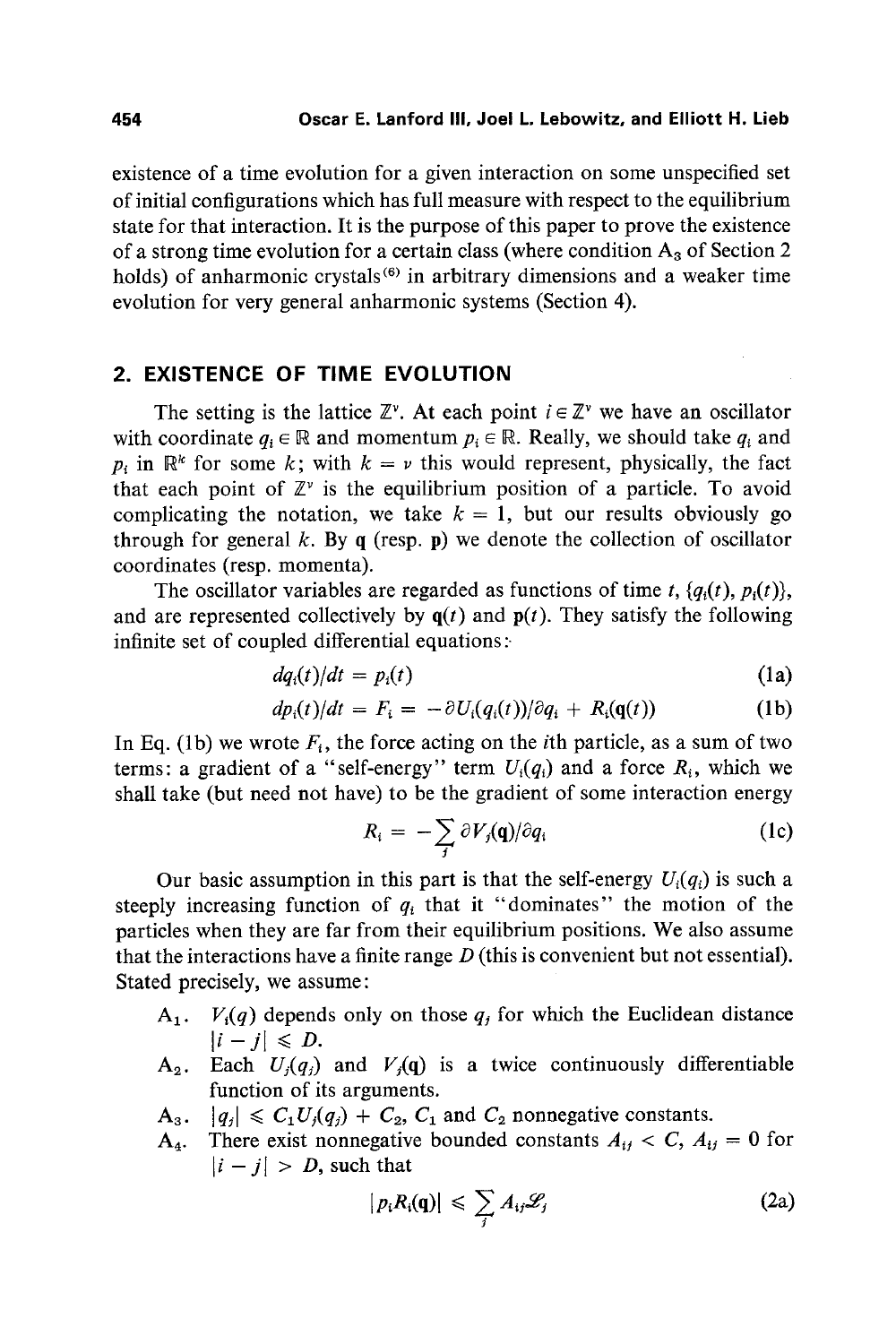where

$$
\mathscr{L}_i(p_i,q_i) = \frac{1}{2}p_i^2 + U_i(q_i) + K \geq 0, \qquad K \text{ a constant} \tag{2b}
$$

**Example.** Conditions A will be satisfied if  $U_i(q_i)$  is a polynomial of degree 2*n* whose leading coefficient  $\lambda_i$  is strictly positive,  $\lambda_i \geq \lambda > 0$ , and  $R_i(q)$ is a multinomial of degree at most  $n$ .

The nonnegative functions  $\mathcal{L}_i$  will play an important role in establishing the existence and uniqueness of solutions to the equations of motion (1). They are similar to self-energy or Lyapunov functions.

The problem posed by Eqs.  $(1a)$ - $(1c)$  is the following: Given suitable initial data  $q(0)$ ,  $p(0)$ , find  $q(t)$ ,  $p(t)$  that agree with the initial data at  $t = 0$ and satisfy (1a)-(1c). This problem is equivalent to another one: Find  $q(t)$ such that

$$
q_i(t) = q_i(0) + p_i(0)t + \int_0^t (t-s)F_i(q(s)) ds \qquad (3)
$$

Any solution to (3) will satisfy the initial condition and will be differentiable. One can then define  $p_i(t) = dq_i(t)/dt$  and (1a)-(1c) will be satisfied. Conversely, any solution to  $(1a)$ – $(1c)$  satisfies  $(3)$ .

**Definition.** We denote by  $B_r$ , the real Banach space of sequences  $\xi = {\xi_i}, j \in \mathbb{Z}^{\nu}$ , such that the norm

$$
\|\xi\|_{r} = \sup_{j \in \mathbb{Z}^{\nu}} \left\{ [\exp(-|j|r)] | \xi_{j} \right\} \tag{4}
$$

is finite.

**Lemma 1.** Let  $q(t)$ ,  $p(t)$  be solutions of (1a)-(1c) defined for  $0 \le t \le T$ , with initial data  $q(0)$  such that  $\mathcal{L}(0) = {\mathcal{L}_i(0)} \in B_r$ , where we have written  $\mathcal{L}(t)$  for  $\mathcal{L}(p_i(t), q_i(t))$ . Then there is a constant a, independent of the initial condition but depending on  $r$ , such that

$$
\|\mathcal{L}(t)\|_{r} \leqslant [\exp(at)] \|\mathcal{L}(0)\|_{r} \tag{5}
$$

*Proof.* Using the equations of motion (1a)–(1c), we have

$$
d\mathcal{L}_i(t)/dt = p_i(t)R_i(\mathbf{q}(t))
$$
\n(6)

By conditions  $A_3$  and  $A_4$ 

$$
(d/dt)\mathscr{L}_i(t) \leq |d\mathscr{L}_i(t)/dt| \leq \sum_j A_{ij}\mathscr{L}_j(t) \tag{7}
$$

where the  $A_{ij}$  are constants, independent of t;  $0 \le A_{ij} \le C$ ; and  $A_{ij} = 0$  for  $|i - j| > D$ , the range of the potential. If A denotes the matrix with elements  $A_{ij}$ , then<sup>(2)</sup>  $\Psi(t) = [\exp(\mathbf{A}t)] |\mathcal{L}(0)|$  is a solution of the equations

$$
d\Psi_i/dt = \sum A_{ij}\Psi_j(t), \qquad \Psi_j(0) = |\mathscr{L}_j(0)| \qquad (8)
$$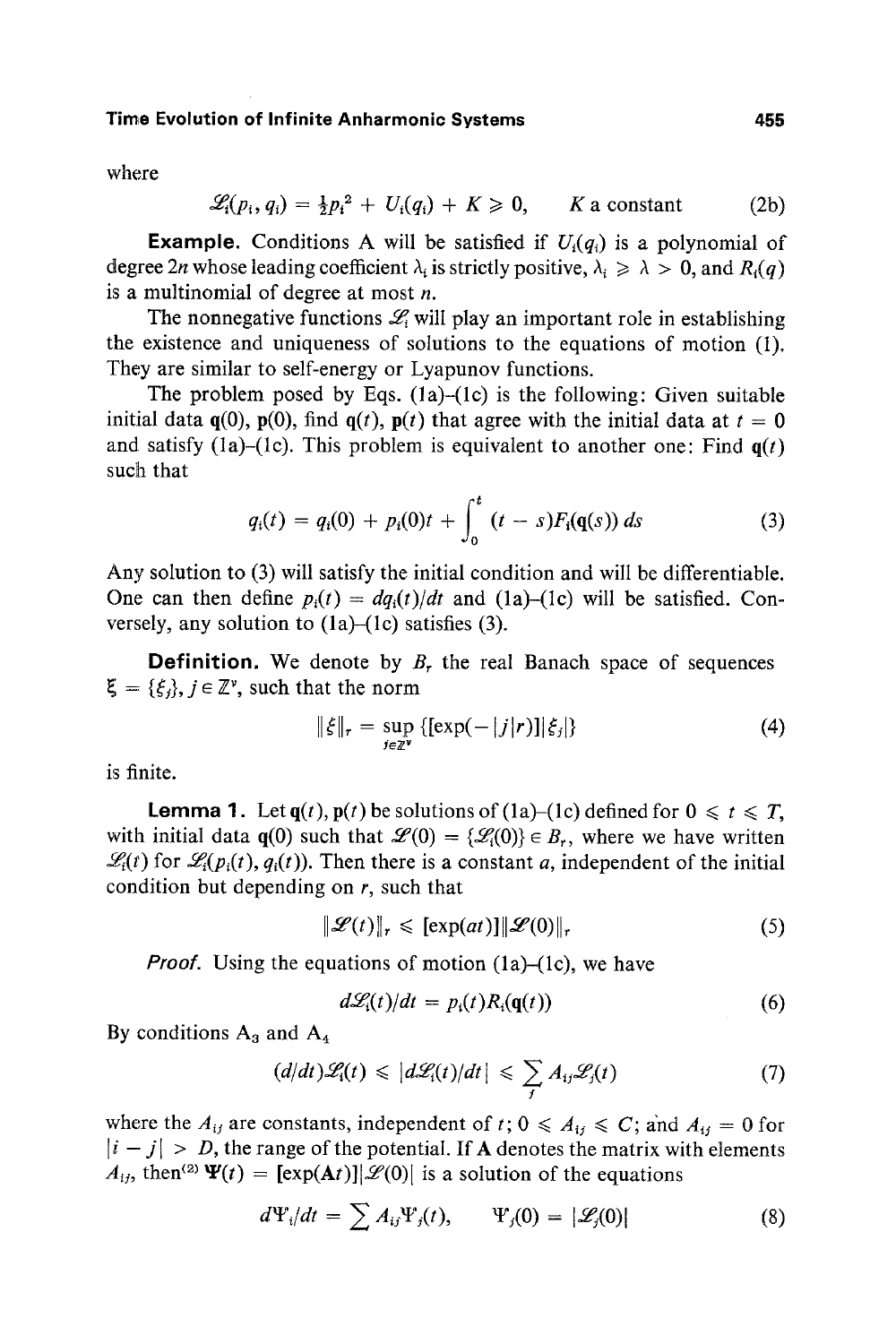Standard arguments show that  $|\mathcal{L}(t)| \leq \Psi_1(t)$ , so Eq. (5) follows from (7) with a equal to the r-norm of the bounded operator  $A$  on  $B_r$ .

**Theorem 1.** Let  $q(0)$ ,  $p(0)$  be such that  $\mathcal{L}(0)$  (defined in Lemma 1) belongs to B<sub>r</sub>. There then exists  $a \in B_r$  solution of Eqs. (1a)–(1c) defined for all t.

*Proof.* We shall first consider the case of a finite system in a bounded region  $\Lambda_{\alpha} \subset \mathbb{Z}^{\nu}$ . Let  $q_i^{\alpha}(t)$ ,  $p_i^{\alpha}(t)$  be the solutions of the equations

$$
\begin{array}{ll}\n\frac{dq_i^{\alpha}}{dt} = p_i^{\alpha}(t) \\
\frac{dp_i^{\alpha}}{dt} = F_i(\mathbf{q}^{\alpha}(t))\n\end{array}\n\quad \text{for} \quad i \in \Lambda_{\alpha} \tag{9a}
$$

$$
dq_i^{\alpha}/dt = dp_i^{\alpha}/dt = 0 \quad \text{for} \quad i \notin \Lambda_{\alpha} \tag{9c}
$$

with the initial conditions  $q_i^{\alpha}(0) = q_i(0), p_i^{\alpha}(0) = p_i(0)$ , i.e., Eqs. (9a)-(9c) are time evolution equations for  $q^{\alpha}(t)$ ,  $p^{\alpha}(t)$  with *all* the particles outside  $\Lambda_{\alpha}$ "tied down" to their initial positions.  $(2,3)$  Solutions of (9a)-(9c) are prevented from going to infinity in finite time by Lemma 1; they therefore exist for all time. The time evolution mappings  $T<sup>\alpha</sup>$  generated by (9a)–(9c) leave invariant the energy in  $\Lambda_n$ ,

$$
H_a(\mathbf{q}, \mathbf{p}) = \sum_{i \in \Lambda_a} \left[ \frac{1}{2} p_i^2 + U_i(q_i) \right] + \sum_j' V_j(\mathbf{q})
$$

where  $\sum'$  is the sum over all j such that dist(j,  $\Lambda_{\alpha}$ )  $\leq D$ . The solutions of (9a)-(9c) will satisfy the equations

$$
q_i^{\alpha}(t) = q_i^{\alpha}(0) + p_i^{\alpha}(0)t + \int_0^t (t-s)F_i(q^{\alpha}(s)) ds \qquad \text{for} \quad i \in \Lambda_{\alpha}
$$
 (10a)

$$
p_i^{\alpha}(t) = p_i^{\alpha}(0) + \int_0^t F_i(\mathbf{q}^{\alpha}(s)) ds
$$
 (10b)

$$
q_i^{\alpha}(t) = q_i^{\alpha}(0), \qquad p_i^{\alpha}(t) = p_i^{\alpha}(0) \qquad \text{for} \quad i \notin \Lambda_{\alpha} \quad (10c)
$$

Using now the bound (5) for the time evolution  $T_t^{\alpha}$ , we have, by condition A<sub>3</sub>, that  $|F_i(q^{\alpha}(t))| < K_i$  for  $t \in [0, T]$  with  $K_i < \infty$  independent of  $\Lambda_{\alpha}$ . Hence by the Arzela-Ascoli theorem we can choose sequences  $\Lambda_{\alpha} \to \mathbb{Z}^{\nu}$ such that  $q_i^{\alpha}(t)$ ,  $p_i^{\alpha}(t) \rightarrow q_i(t)$ ,  $p_i(t)$  uniformly on [0, T]. This is true for all finite  $T$ , so the sequence can be further refined to get uniform convergence on *every* bounded interval. The  $q_i(t)$  will satisfy Eq. (3), so the  $(q(t), p(t))$  satisfy (la)-(lc), the equations of motion for the infinite system, with the initial conditions  $(q(0), p(0))$ .

By our assumption,  $\mathcal{L}(0) \in B_r$ . Hence, by (5), we also have an estimate of the form

$$
\mathscr{L}_j(t) = \tfrac{1}{2} p_i^2(t) + U_j(q_j(t)) + K < K' \exp(r|j|), \qquad |t| \leq T
$$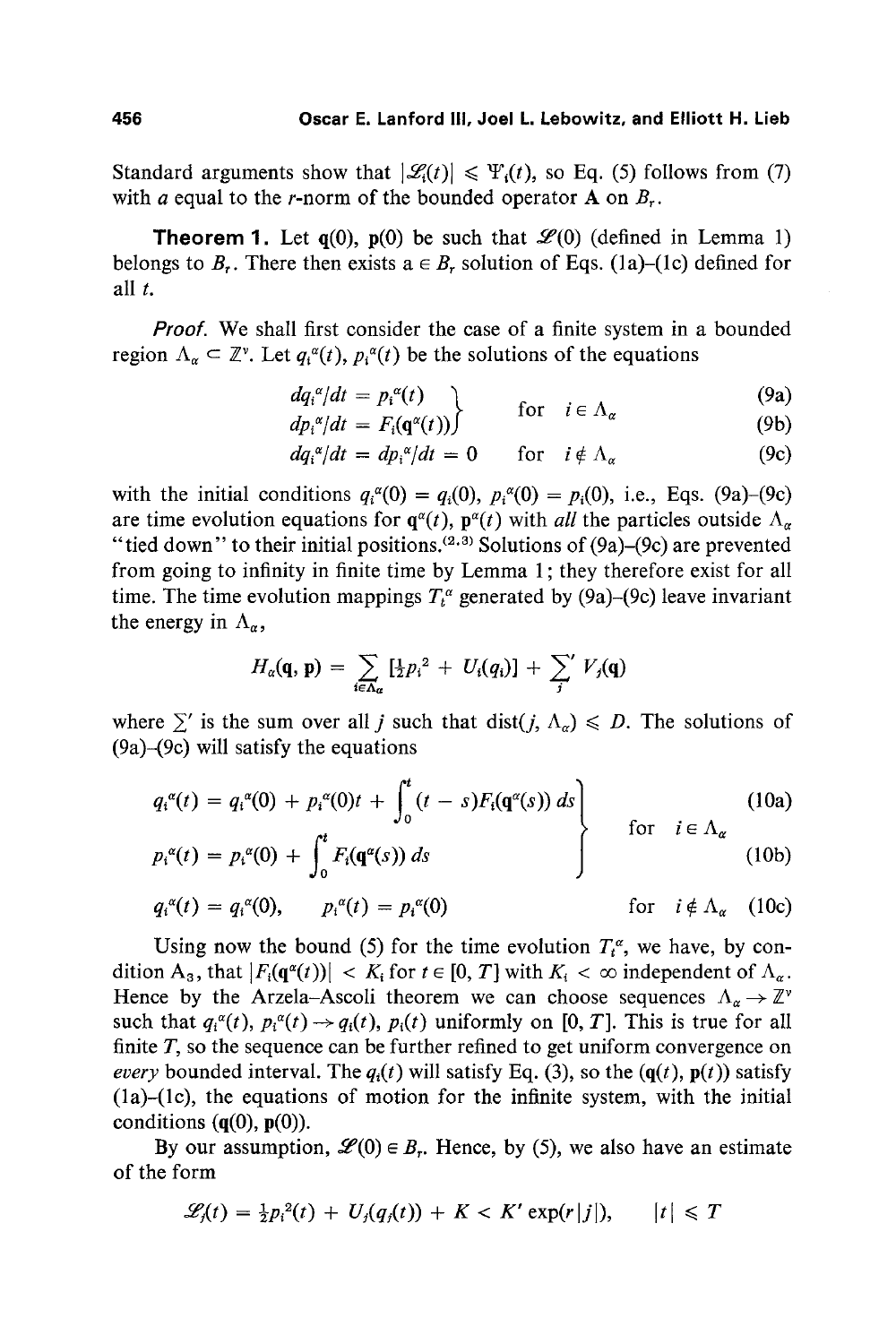for each T (but where K' grows with T). By  $A_3$  this implies

$$
|q_j(t)| < C' \exp(r|j|), \qquad |p_j(t)| < C'' \exp(\frac{1}{2}r|j|) \tag{11}
$$

This gives us rather good control over the time evolution, e.g., if the initial values are bounded,  $|q_1(0)| < C$  and  $|p_2(0)| < C$ , then  $q_3(t)$  and  $p_4(t)$  will also be bounded for all finite  $t$ .

### **3. UNIQUENESS OF TIME EVOLUTION**

Having established the existence of solutions of Eqs.  $(1a)$ - $(1c)$  for a large class of initial conditions, we now consider their uniqueness. As is generally the case, e.g., for harmonic systems $^{(2)}$  we can obtain uniqueness only if we impose some conditions on how the solution  ${q<sub>i</sub>(t), p<sub>i</sub>(t)}$  grows with  $|j|$ .

**Definition.** For any family  $\mathbf{B} = \{B_i\}$  of positive constants, define  $\Delta(\mathbf{B}) = \{\mathbf{q} : |q_i| \leq B_i \text{ for all } i\}$  and define  $\overline{B}_k = \sup\{B_i : |i| \leq k\}, k = 1, 2, \dots$ We will say B is a *sequence of uniqueness* if (a) the following holds:

$$
\limsup_{k\to\infty}\bar{B}_k^{1/k} < \infty \tag{12a}
$$

and (b) there exists a constant  $c$  such that

$$
\sup_{\mathbf{q}\in\Delta(\mathbf{B})}\sum_{j}|\partial F_{i}(\mathbf{q})/\partial q_{j}|\leqslant ci^{2}\qquad\text{for all }i\tag{12b}
$$

**Theorem 2.** Let **B** be a sequence of uniqueness. Then two solutions  $q^{(1)}(t)$  and  $q^{(2)}(t)$  of (3), both defined on [0, T] and both taking values in  $\Delta$ (B), are identical on [0, T].

*Proof.* Assume the contrary. Then we can assume that there are arbitrarily small, positive t's for which  $\mathbf{q}^{(1)}(t) \neq \mathbf{q}^{(2)}(t)$ . We will show that this leads to a contradiction. Writing out (3) for  $\{q^{(1)}(t)\}\$  and  $\{q^{(2)}(t)\}\$  and subtracting the two gives

$$
q_i^{(1)}(t) - q_i^{(2)}(t) = \int_0^t dt_1 (t - t_1) [F_i(\mathbf{q}^{(1)}(t_1)) - F_i(\mathbf{q}^{(2)}(t_1))] \big)
$$

Let

$$
\delta_n(t) = \sup\{|q_i^{(1)}(t) - q_i^{(2)}(t)|: \ \ |i| \leq nD\}
$$

where D is the range of the potential, as defined in  $A_1$ . We then get, using (12b),

$$
\delta_n(t) \leqslant \bigg[\int_0^t dt_1 \left(t - t_1\right) \delta_{n+1}(t_1)\bigg] cn^2
$$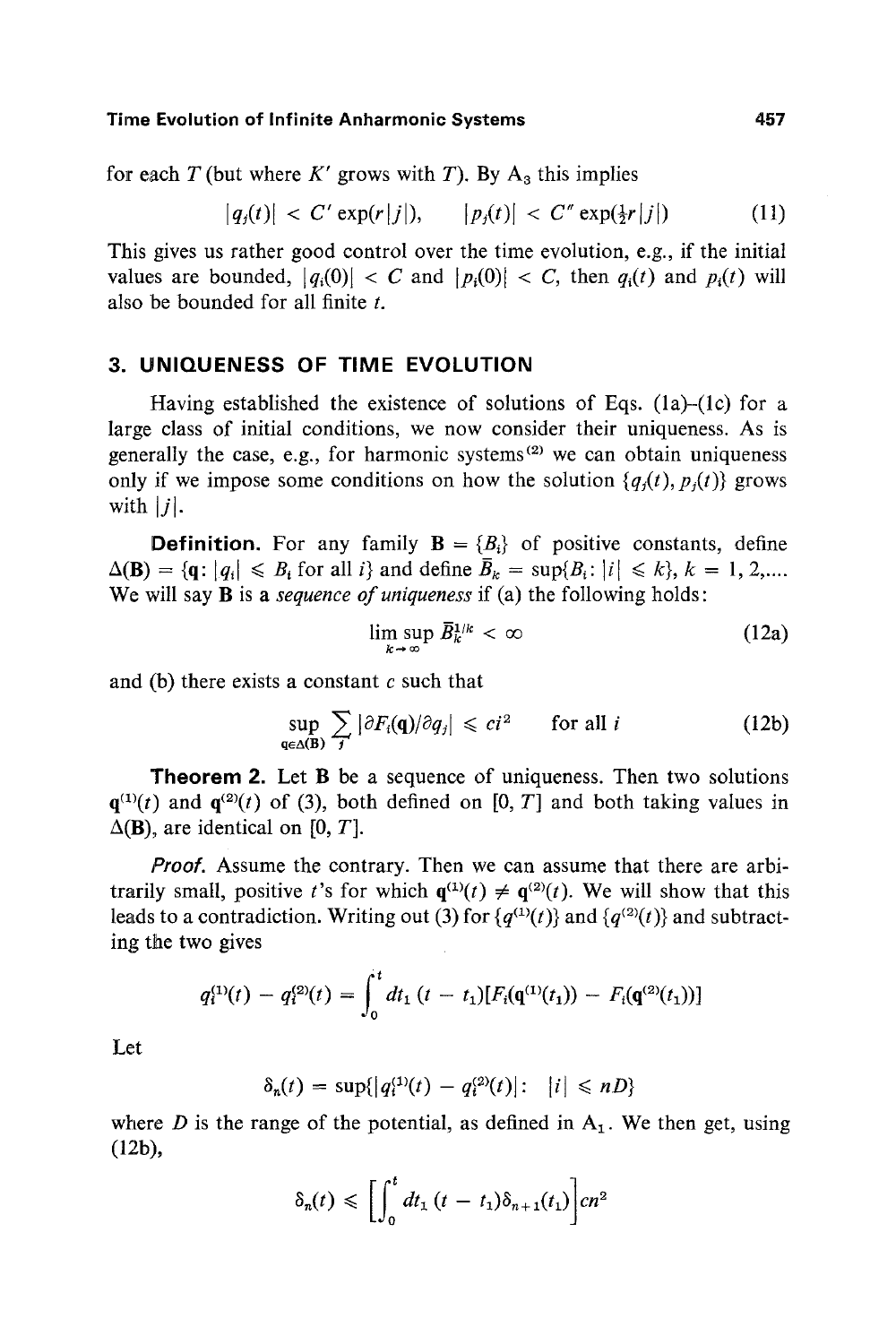Iterating this k times, then using the bound  $\delta_{n+k}(t) \leq 2\bar{B}_{(n+k)D}$ , we obtain

$$
\delta_n(t) \leq \left[ \int_0^t dt \ (t - t_1)^{2k-1} \delta_{n+k}(t) \right] c^k [n(n+1) \cdots (n+k-1)]^2
$$
  

$$
\leq \frac{t^{2k}}{(2k)!} (2\bar{B}_{(n+k)D}) c^k [n(n+1) \cdots (n+k-1)]^2
$$

Thus, letting  $k \to \infty$ , we find that  $\delta_n(t) = 0$  for

$$
0 < t < \left\{\limsup_{k\to\infty}\left[\frac{2\bar{B}_{(n+k)D}c^k[n(n+1)\cdots(n+k-1)]^2}{(2k)!}\right]^{1/2k}\right\}^{-1}
$$
  
=  $2(\frac{1}{2}\sqrt{c}\limsup_{k\to\infty} \bar{B}_k^{D/2k})^{-1}$ 

This is true for all  $n$ , so

$$
q_i^{(1)}(t) = q_i^{(2)}(t)
$$

for all i, provided

$$
t < 4[c\limsup_{k\to\infty}(B_k^{D/k})]^{-1/2}
$$

which proves the theorem.

Example. If (as in the example of Section 2) there exists a constant  $c_1$  such that

$$
|\partial F_i/\partial q_j| \leq c_1(\sup\{|q_j|: |i-j| \leq D\})^{2n-2}
$$
 (13)

then any sequence of the form  $B_j = b|j|^{1/(n-1)}$  is a sequence of uniqueness if  $n\geqslant 2.$ 

This means that we have uniqueness in the class of solutions such that

$$
\sup_{|t|\leq \tau} \sup_{s\in\mathbb{R}}\{|q_j(t)|/(|j|^{1/(n-1)}+1)\} < \infty \quad \text{for all } \tau
$$

Arguments similar to those leading to Eq. (11) show that if  $\mathcal{L}_i(0)$  grows no faster than  $|j|^{1/(n-1)}$ , then there does exist a solution in this class.

In the harmonic case  $(n = 1)$ , condition (12b) is vacuous and any sequence  $(B_i)$  such that

$$
\sup_k\{\bar{B}_k^{1/k}\}<\infty
$$

is a sequence of uniqueness (compare Ref. 2).

# **4. WEAK TIME EVOLUTION FOR GENERAL INTERACTIONS**

In this section we sketch a proof that, under very general assumptions, solutions to the equations of motion exist for almost all initial conditions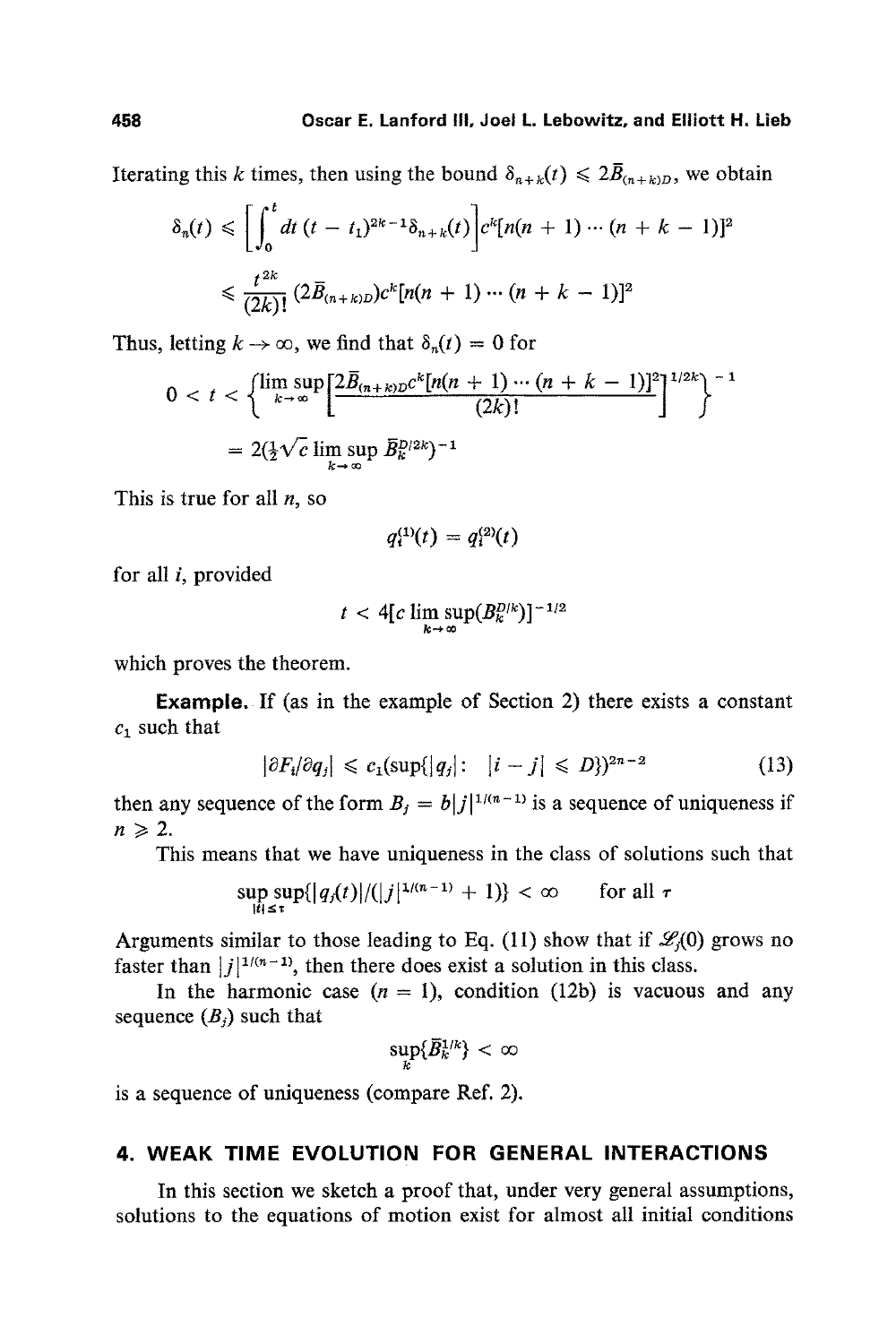with respect to any Gibbs state. We do not assume here that conditions  $A_3$ and  $A_4$  hold. The proof is very simple and almost nothing needs to be assumed about the interaction, but it should be noted that very reasonable interactions -such as the one-dimensional harmonic chain with formal interaction energy  $\frac{1}{2} \sum_i (q_{i+1} - q_i)^2$ —do not have any Gibbs states at all.<sup>(2)</sup> About such interactions our theorem evidently says nothing. We refer the reader to recent work for an analysis of Gibbs states for the kind of system considered here. $(7-9)$ 

We will assume as before that our interaction is of Hamiltonian form with range D, i.e., we assume that  $A_1$  and  $A_2$  hold. In addition, we assume that:

- $B_1$ . For each finite subset  $\Lambda_{\alpha}$  of  $\mathbb{Z}^{\nu}$ , the equations of motion (9a)–(9c) admit solutions for all time for all initial points.
- $B_2$ . For each  $\Lambda_{\alpha}$ , each  $\beta > 0$ , and each specification of the  $q_i$  for  $i \notin \Lambda_{\alpha}$ , the measure

$$
\exp[-\beta H_{\alpha}(\mathbf{q},\mathbf{p})]\prod_{j\in\Lambda_{\alpha}}dq_{j}dp_{j} \qquad (14)
$$

with  $H_{\alpha}$  given in (10) is finite (normalizable) on  $(R \times R)^{\Delta_{\alpha}}$ .

Condition  $B_2$  makes it possible to define Gibbs states by an obvious adaptation of the definitions used in other cases, but it does not imply the *existence* of nontrivial Gibbs states.

We note that (i) by conservation of energy and Liouville's theorem, any Gibbs state is invariant under  $T_t^{\alpha}$  for all  $\alpha$ , t; (ii) with respect to any Gibbs state, the  $p_i$  are independent, identically distributed, Gaussian random variables of mean zero.

**Theorem 3.** Let  $\mu$  be a Gibbs state for the interaction under consideration. For  $\mu$ -almost all initial points  $\{q_i, p_i\}$ , there exists a solution  ${q_i(t)}$  of Eq. (3) defined for all t and satisfying

$$
\sup_{t} \sup_{i} \frac{|q_i(t) - q_i|}{(1 + t^2)[\log_+(i)]^{1/2}} < \infty
$$
\n(15)

where  $\log_+(j) = \sup[\log|j|, 1]$ 

*Proof.* (The argument here is similar to that used in Ref. 3.) For any  $x = \{q_i, p_i\}$  define

$$
B(x) = \sup_{i} \frac{|p_i|}{[\log_+(q_i)]^{1/2}}
$$
  

$$
\overline{B}_{\alpha}(x) = \int_{-\infty}^{\infty} \frac{dt}{1+t^2} B(T_t^{\alpha}x), \qquad \overline{B}_{\infty}(x) = \liminf_{\alpha \to \infty} \overline{B}_{\alpha}(x)
$$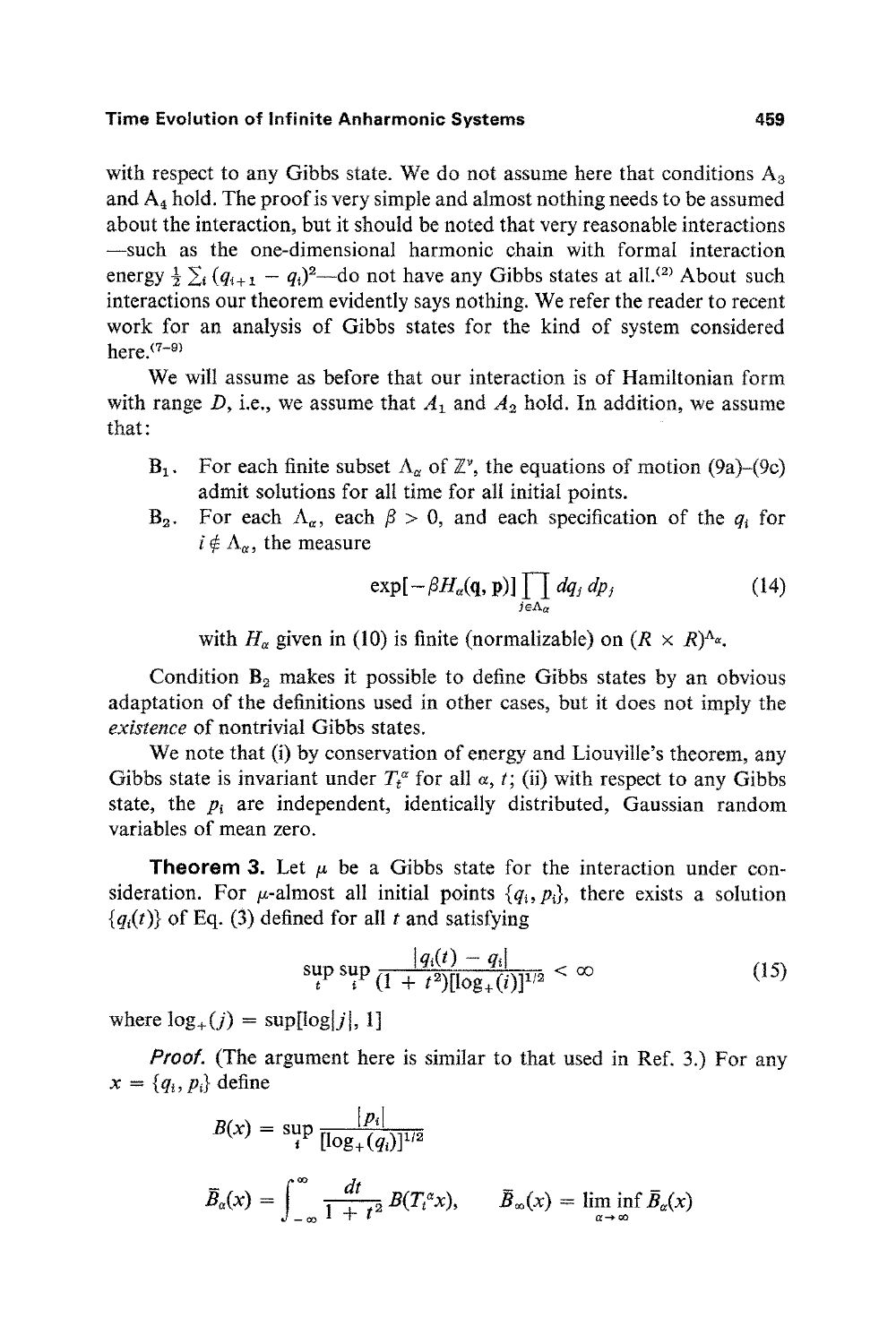It follows from (ii) that  $\int B d\mu < \infty$ ; hence, from (i) and Fubini's theorem,  $\int \overline{B}_{\alpha} d\mu$  is finite and independent of  $\alpha$ . By Fatou's lemma,  $\int \overline{B}_{\alpha} d\mu < \infty$ . We will show: If  $\bar{B}_{\infty}(x) < \infty$ , then there exists a solution to (3) satisfying (15).

To see this, note first that there must then exist a sequence  $\alpha_n \to \infty$  and a constant  $C$  such that

$$
\bar{B}_{\alpha_n}(x) \leq C \qquad \text{for all } n
$$

Hence,

$$
\left| q_i^{\alpha_n}(t) - q_i \right| \leq \left| \int_0^t dt_1 \, p_i^{\alpha_n}(t_1) \right| \leq (1 + t^2) \int_{-\infty}^{\infty} \frac{dt_1}{1 + t_1^2} \left| p_i^{\alpha_n}(t_1) \right|
$$
  
\n
$$
\leq (1 + t^2) [\log_+(i)]^{1/2} \overline{B}_{\alpha_n}(x)
$$
  
\n
$$
\leq (1 + t^2) [\log_+(i)]^{1/2} C \quad \text{for all } i, n, t \qquad (16)
$$

Since  $F_i$  depends only on a finite number of the  $q_j$ , and since each  $V_j$  is continuously differentiable, this bound implies a family of bounds of the form

$$
|dp_i^{\alpha_n}(t)/dt| \leqslant K_i(|t|)
$$

where each  $K_i$  is a nondecreasing function of t (which does not depend on n). The proof of the existence of solutions is now completed in the same way as in Theorem 1; (15) follows from  $(16)$  by passage to the limit.

There remains the question of uniqueness. Suppose that (13) holds with some  $n > 1$ . If  $\{q_i, p_i\}$  satisfies

$$
\sup_{i\in\mathbb{Z}^{\nu}}\left(|q_i|/|i|^{1/(n-1)}\right)<\infty\tag{17}
$$

**and** if there exists a solution to (3) satisfying (15), then

$$
\sup_{|t| \leq \tau} \sup_{i} \left[ \left| q_i(t) \right| / |i|^{1/(n-1)} \right] \text{ is finite for all } \tau
$$

Theorem 2 asserts that the solution is unique in this class. We would therefore like to know whether the condition (17) holds  $\mu$  almost everywhere. A sufficient condition is given by the following:

**Proposition.** If there exists  $\gamma > \nu(n-1)$  and C such that

$$
\int |q_i|^{\gamma} d\mu < C \qquad \text{for all } i \tag{18}
$$

then

$$
\sup_{i\in\mathbb{Z}^{\nu}}\left(|q_i|/|i|^{1/(n-1)}\right)<\infty\qquad\mu\text{ almost everywhere}
$$